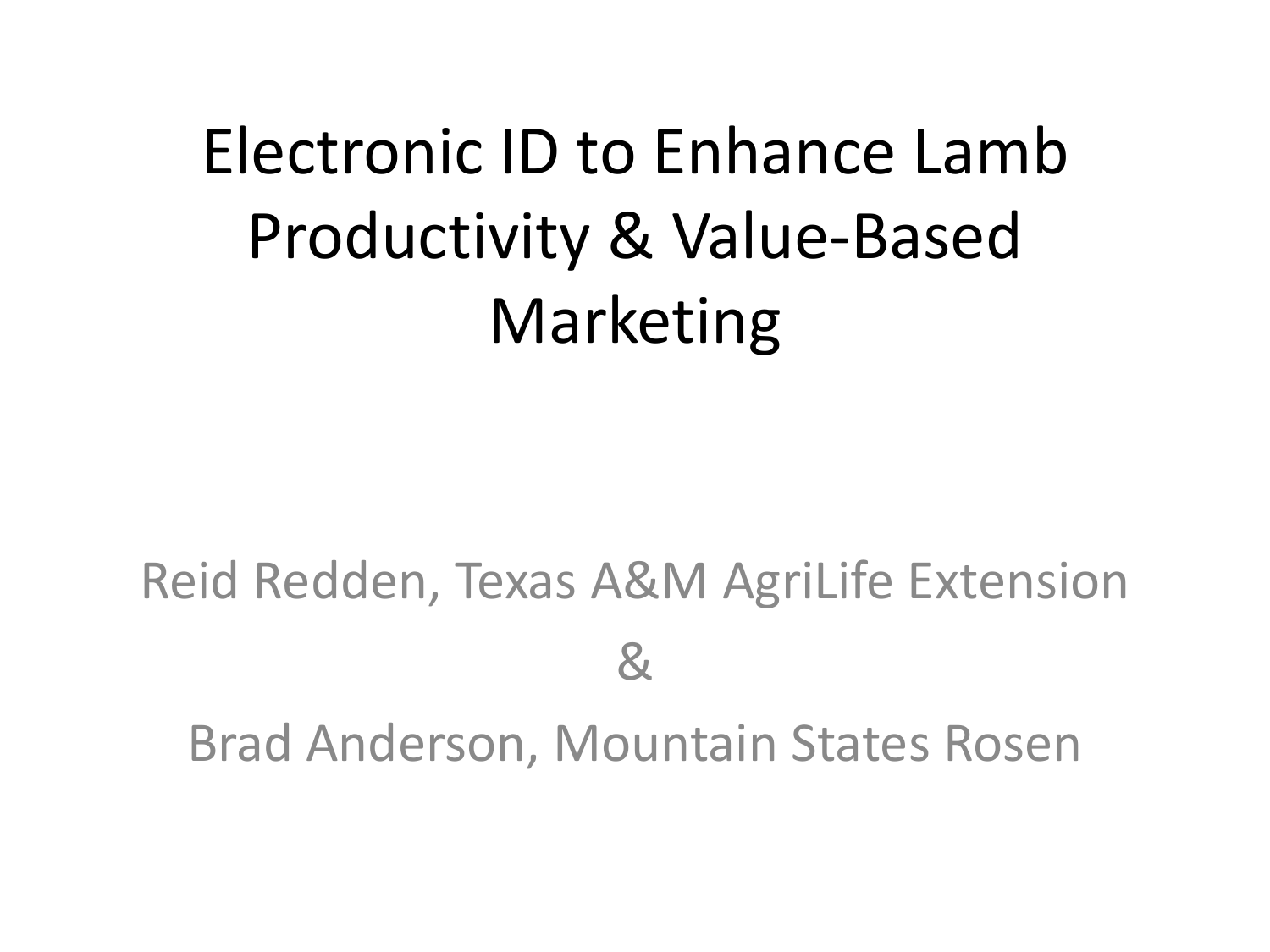## **Objective**

• Demonstrate to the US sheep industry how EID technology can be used to collect more information, share information across multiple sectors of the industry, and improve industrywide profitability through value based marketing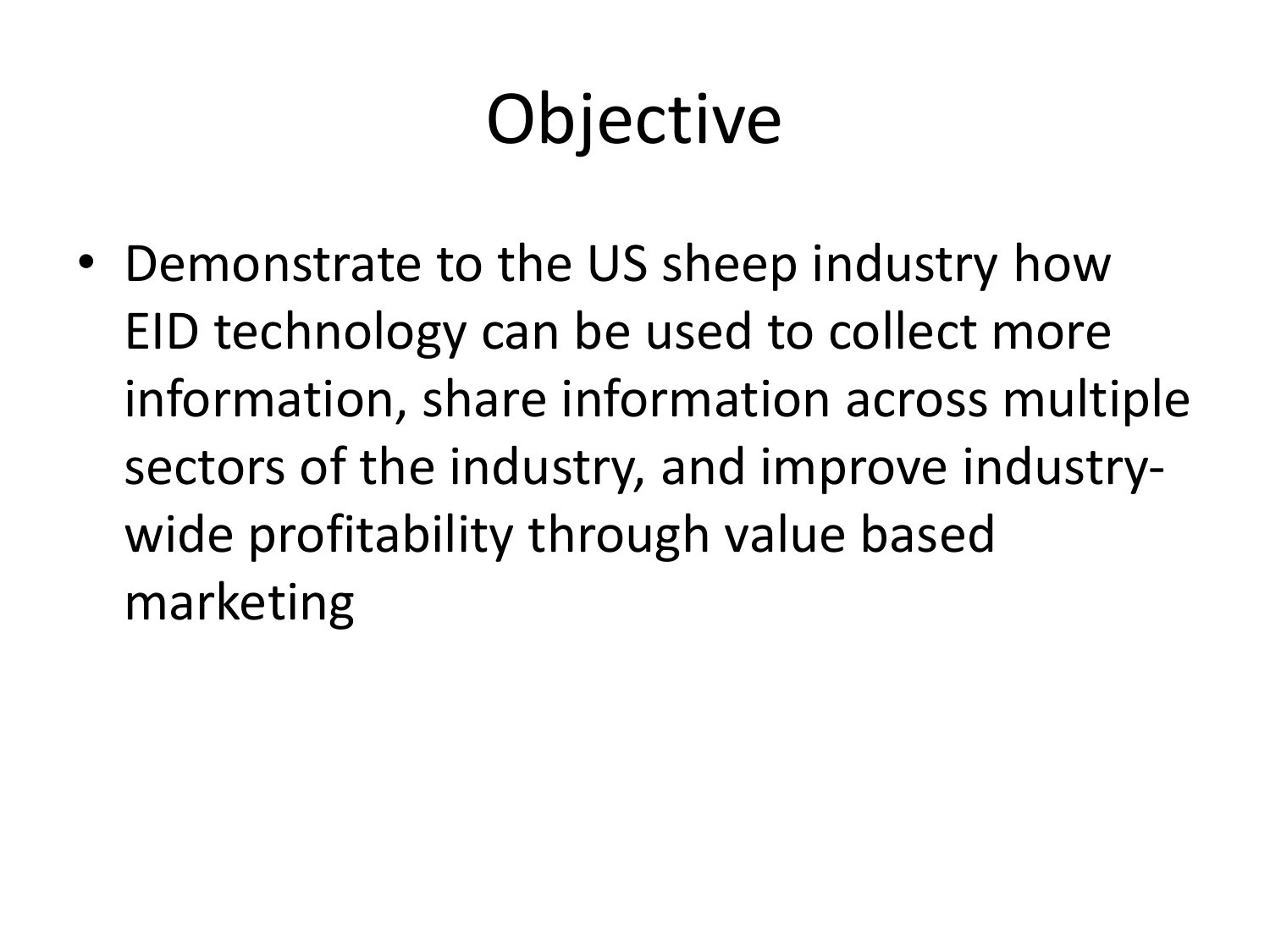## Methods

- Implement an EID System with 4 MSLC Ranchers
	- David Arieux, Iowa
	- Brad Boner, Wyoming
	- David Fisher, Texas\*
	- Paul Wipf, Montana

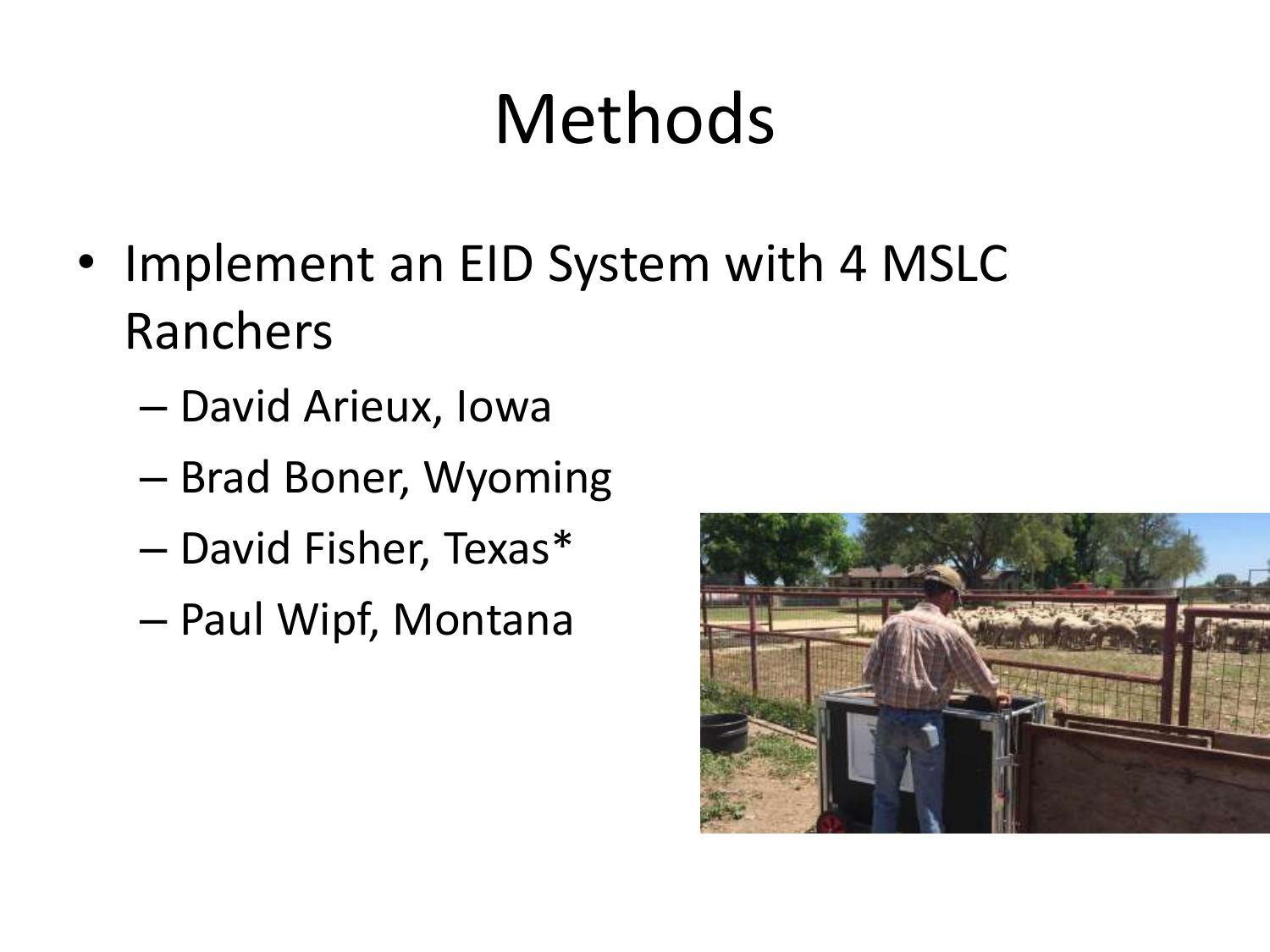## Project Management

- Mountain States
	- Initiate Project Guideline
	- Order Supplies and Provide EID Training to Rancher
	- Organize and Assist Data Collection
- Texas A&M
	- Consult and Assist Texas Producer
	- Analyze Data and Generate Reports
- Colorado State
	- Carcass Data Collection
- Iowa State
	- Consult and Assist Iowa Producer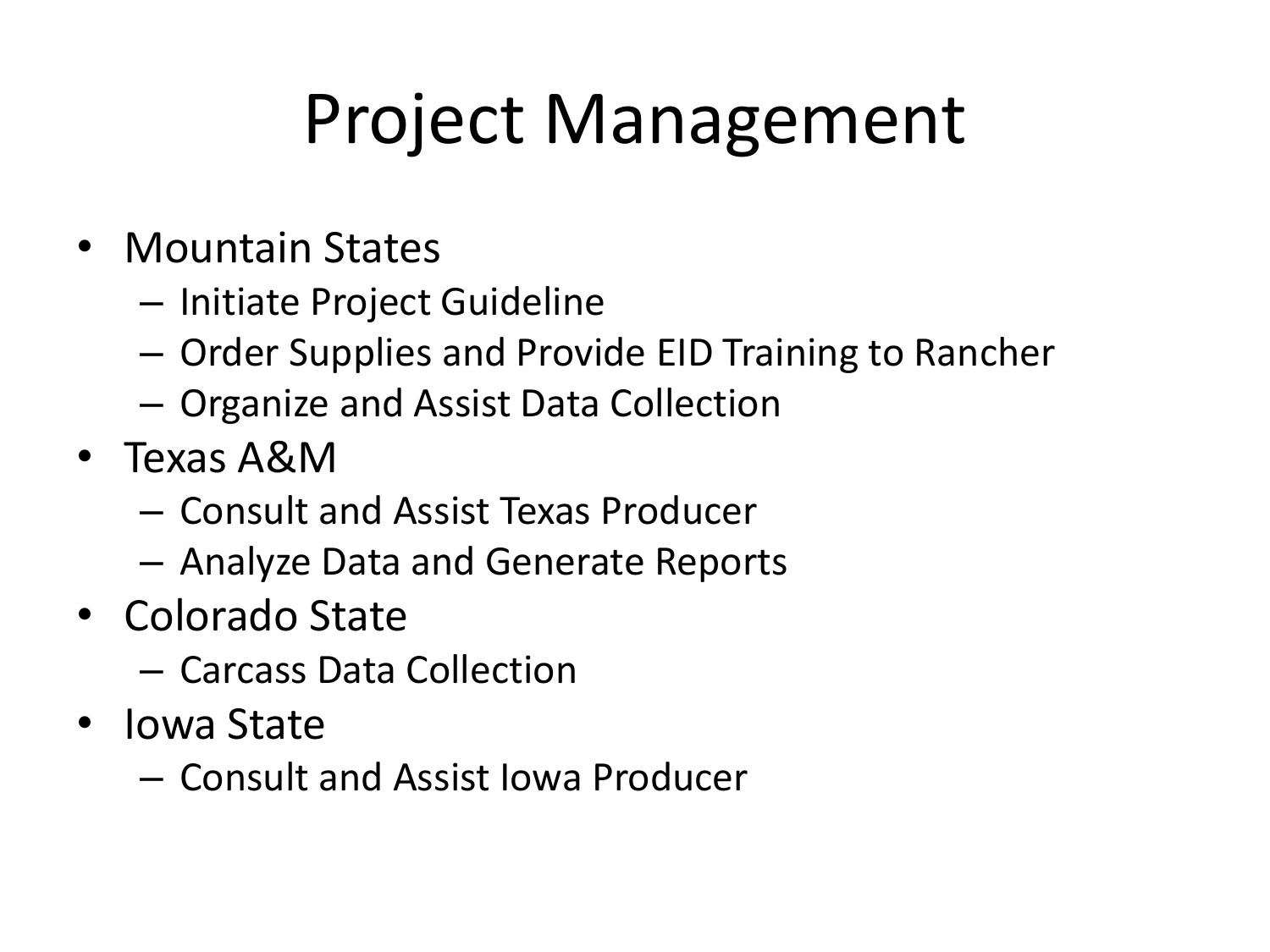## Methods

- EID Tag 2016 Lamb Crop
- Collect Individual Lamb Production Data
	- Birth Records
	- Weaning
	- Feedlot Gain
	- Carcass Data
		- Cutability and VIG

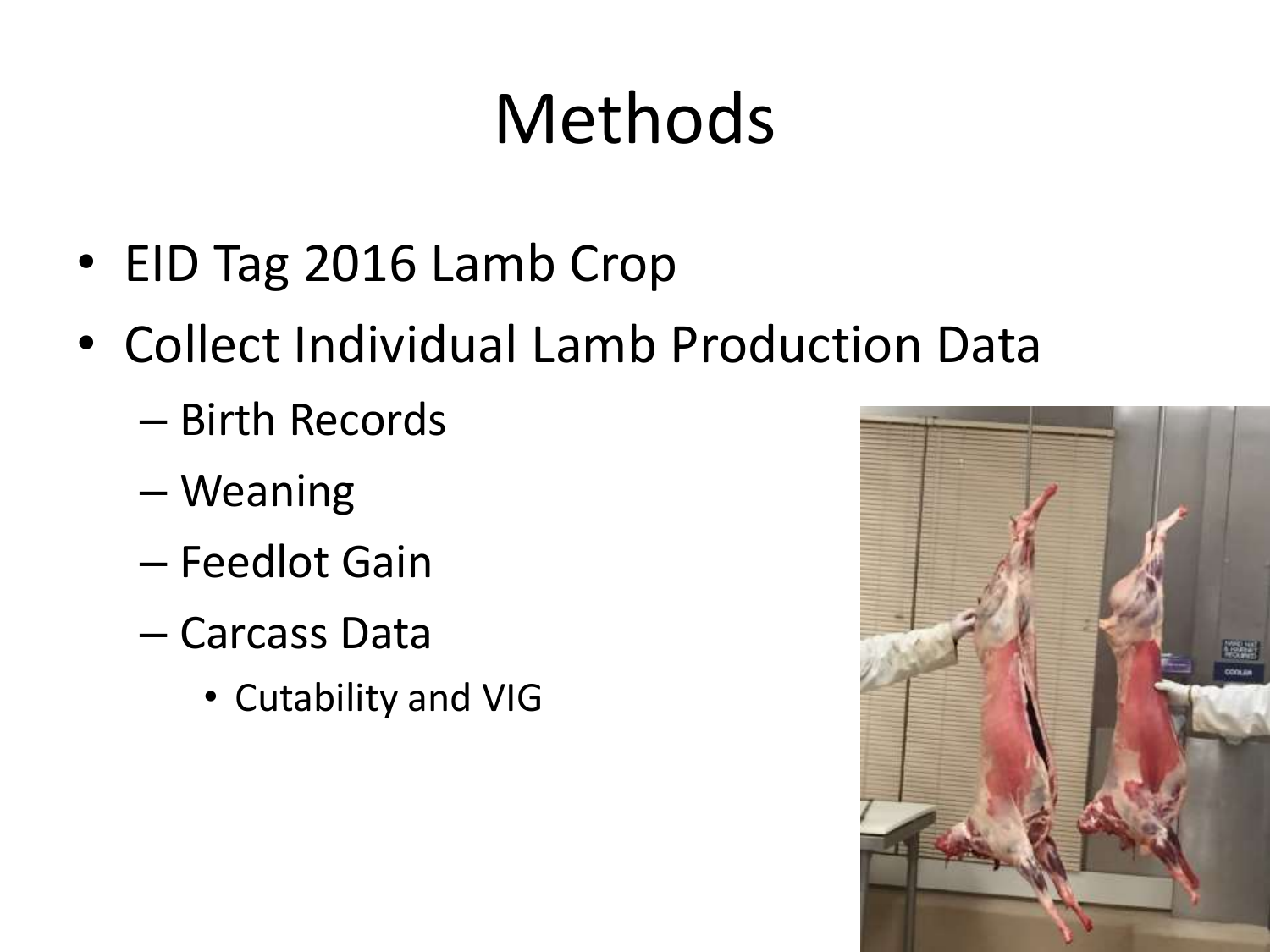## Methods

- Provide Lamb Performance Reporting – Breed, Sire, Dam, etc
- Survey Ranchers
- Develop Case Studies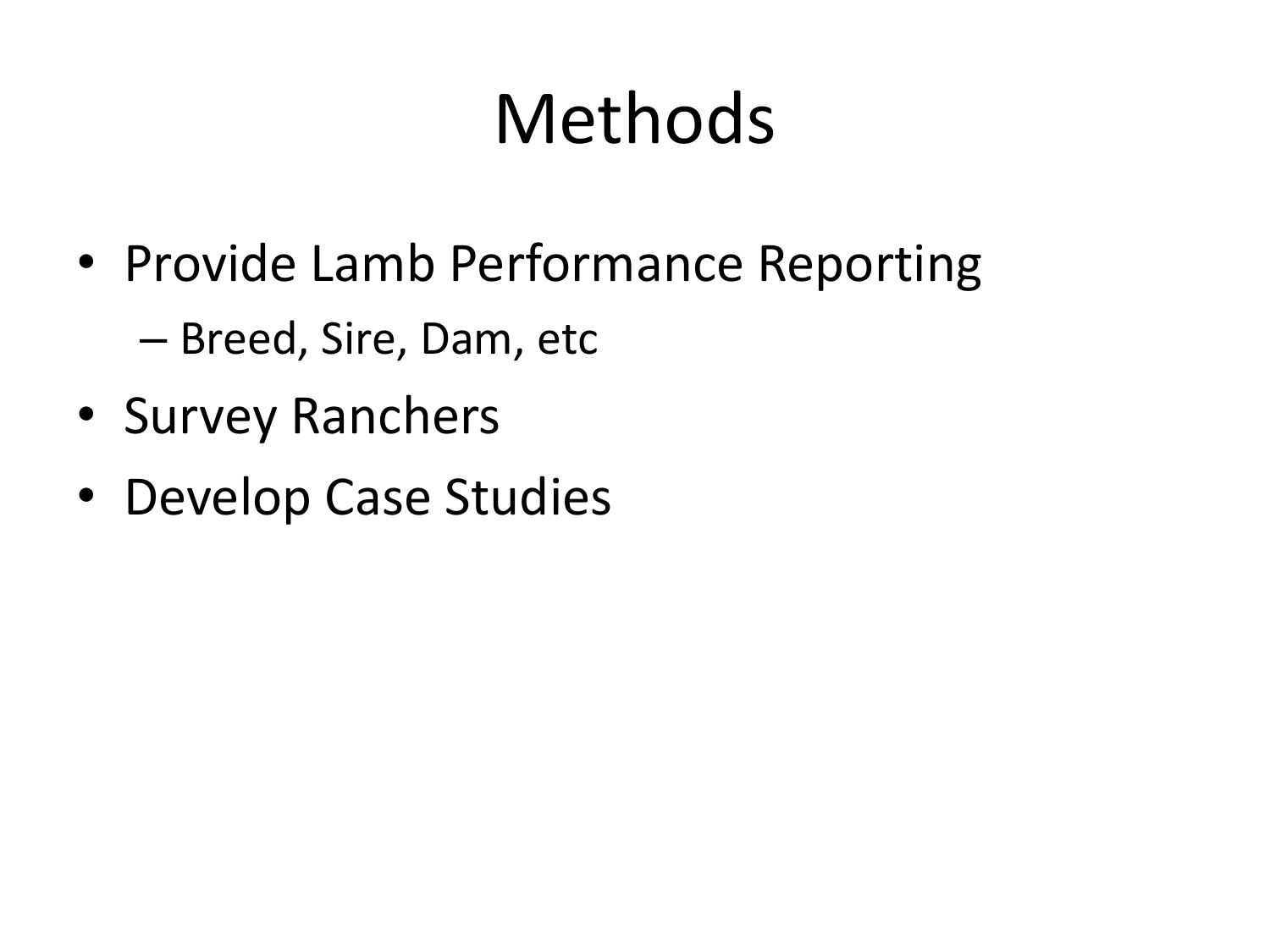- David Ariuex Iowa
	- Flock Management
		- Lambed during the Winter of 2016
		- Tagged at Birth
		- Feedlot Finished On-Farm
		- Polypay Ewe Flock
		- Terminal Sires
			- Hamphire & Suffolk
			- NSIP and non-NSIP
	- Data Collection Complete

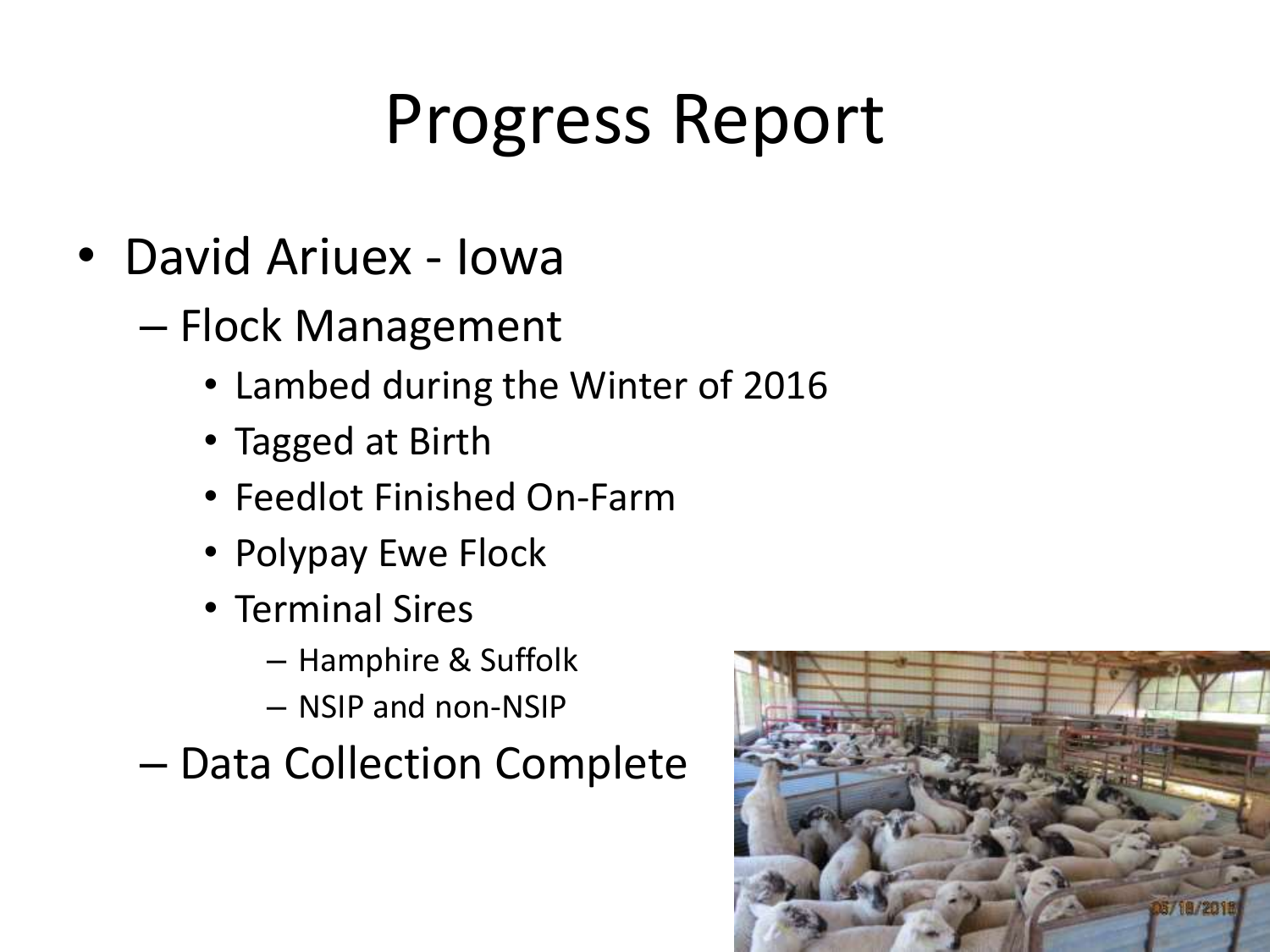- Brad Boner
	- Flock Management
		- Range Lambing during Summer of 2016
		- Lambs Tagged at Marking/Docking
		- Western White-face Ewe Flock
	- Lambs are Currently in Feedlot
	- Lamb Harvest Winter of 2017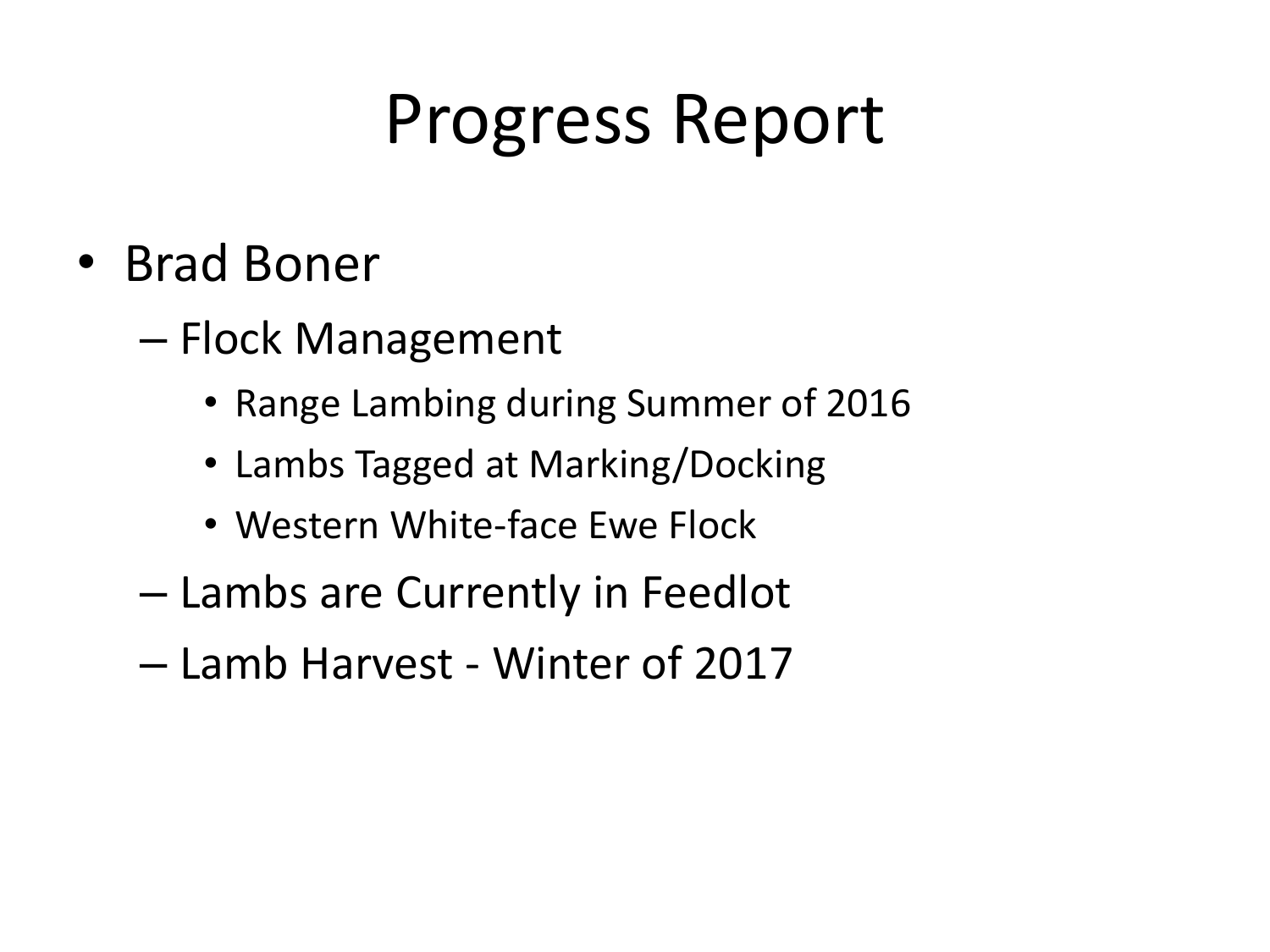- David Fisher
	- Flock Management
		- Fall/Winter Lambing of 2015
		- Lambs Tagged at Marking/Docking
		- Lambs Fed at Denis Feedlot
			- 2 Loads
		- Rambouillet Base Ewe Flock
		- Sires
			- Rambouillet, MerinoX, Suffolk
		- PedigreeScan
	- Data Collection Complete

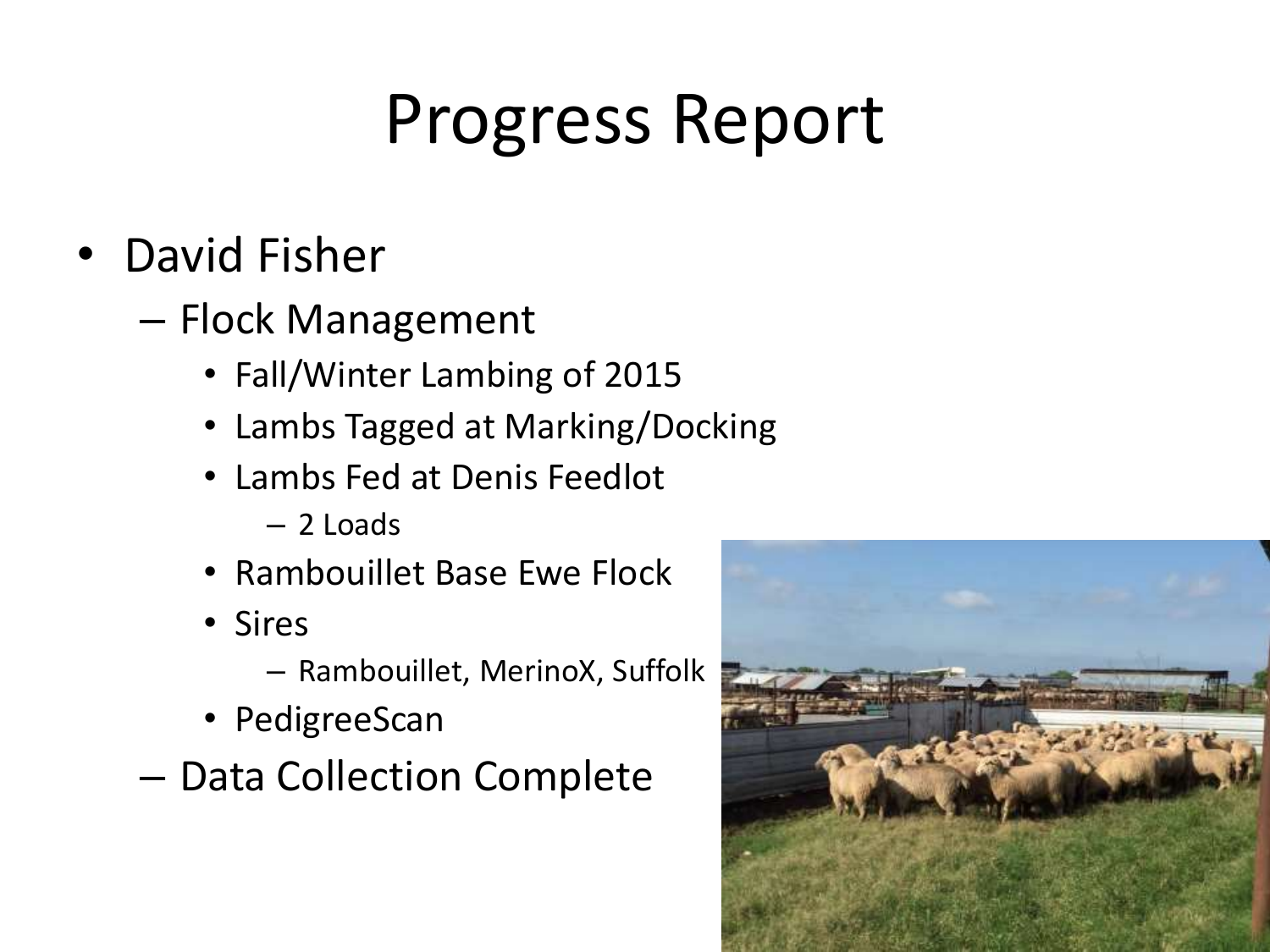- Paul Wipf
	- Flock Management
		- Lambed during the Winter of 2016
		- Tagged at Birth
		- Feedlot Finished On-Farm
		- Multi-Breed Ewe Flock
		- Terminal Sires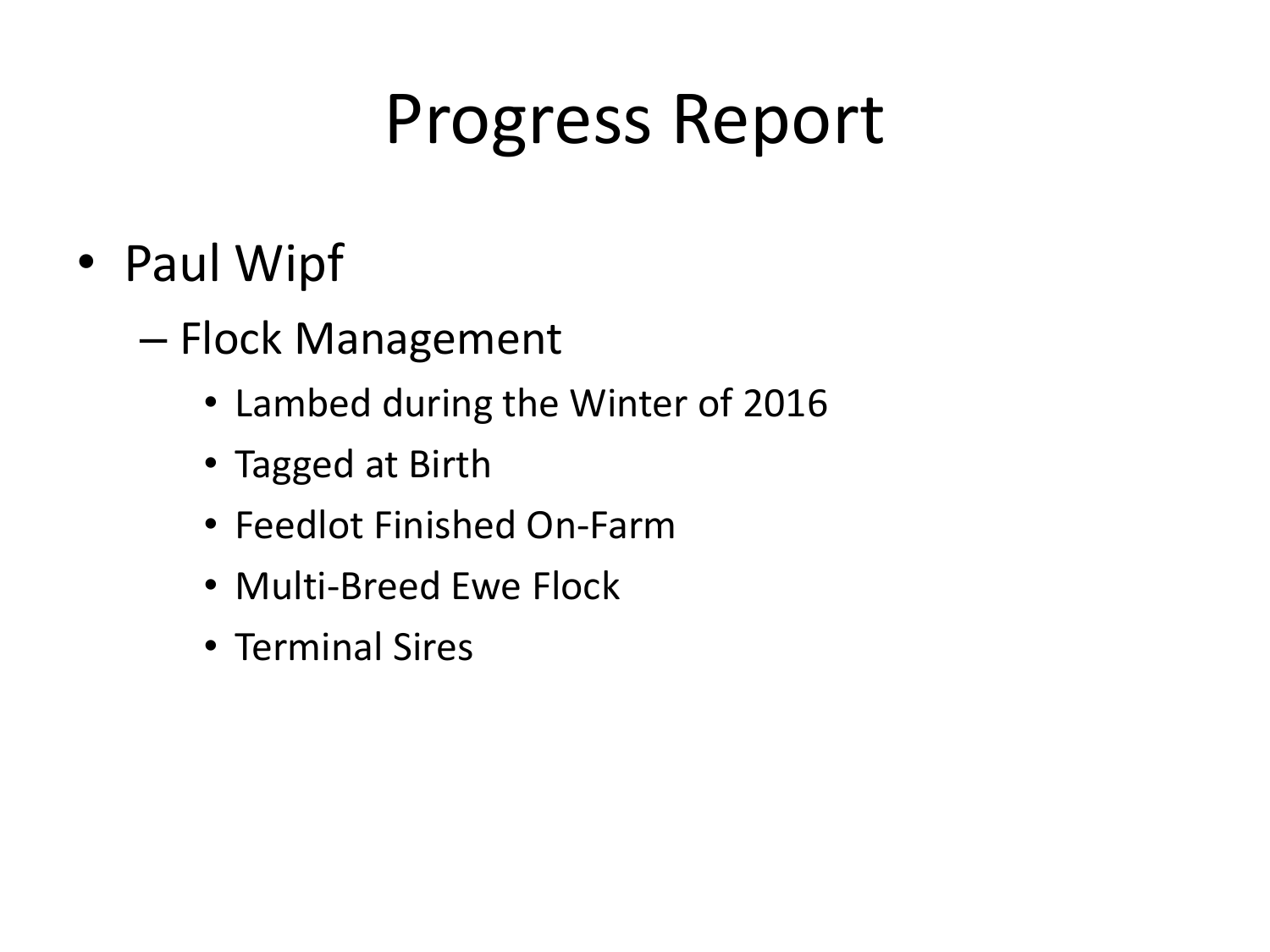# David Fisher Datasheet

|                     |                                    | <b>Production</b> |             | <b>Economics</b> |           |           |
|---------------------|------------------------------------|-------------------|-------------|------------------|-----------|-----------|
|                     | Wean                               | Feedlot           | Days on     | Sales:           | Cost:     | Return:\$ |
| Rams                | $\mathsf{I}(\mathsf{I}\mathsf{b})$ | (lb)              | <b>Feed</b> | \$/ewe           | $ 5/$ ewe | /ewe      |
| <b>Terminal</b>     | 115                                | 139               | 54          | \$208            | \$112     | \$96      |
| <b>MerinoX</b>      | 104                                | 123               | 59          | \$185            | \$107     | \$78      |
| $Ram\overline{b-S}$ | 96                                 | 127               | 66          | \$190            | \$117     | \$73      |
| Ramb-F              | 106                                | 132               | 67          | \$197            | \$113     | \$84      |

|               |              |                | <b>Production</b> | <b>Economics</b>          |                  |                 |                  |
|---------------|--------------|----------------|-------------------|---------------------------|------------------|-----------------|------------------|
| <u>Ewes</u>   | Wean<br>(1b) | Litter<br>(lb) | Feedlot<br>(lb)   | Litter<br>$(\mathsf{lb})$ | Sales:<br>\$/ewe | Cost:<br>\$/ewe | Return:<br>5/ewe |
| <b>Single</b> | 110          | 110            | 135               | 135                       | \$203            | \$113           | \$90             |
| Twin          | 85           | 170            | 128               | 256                       | \$384            | \$162           | \$222            |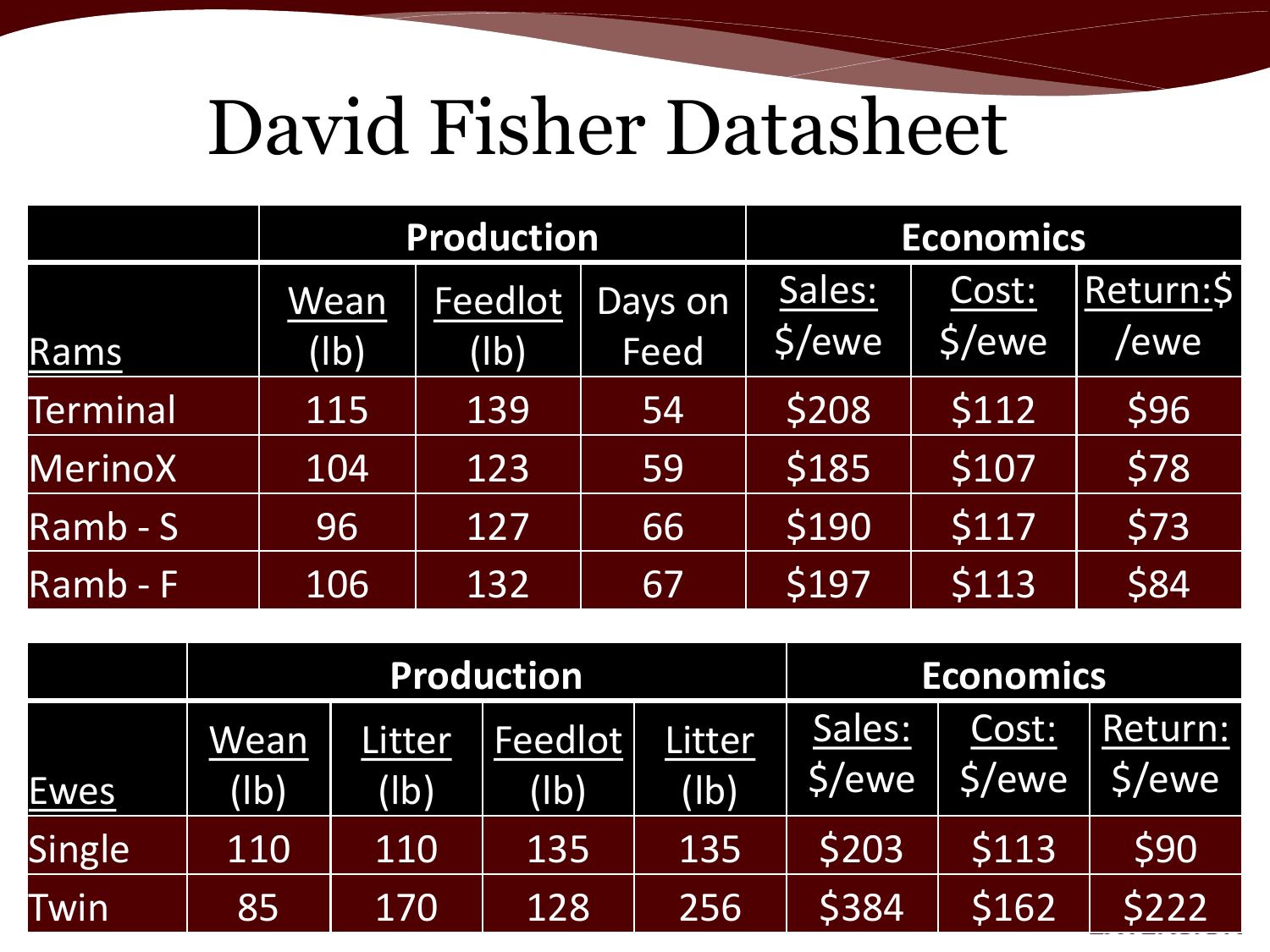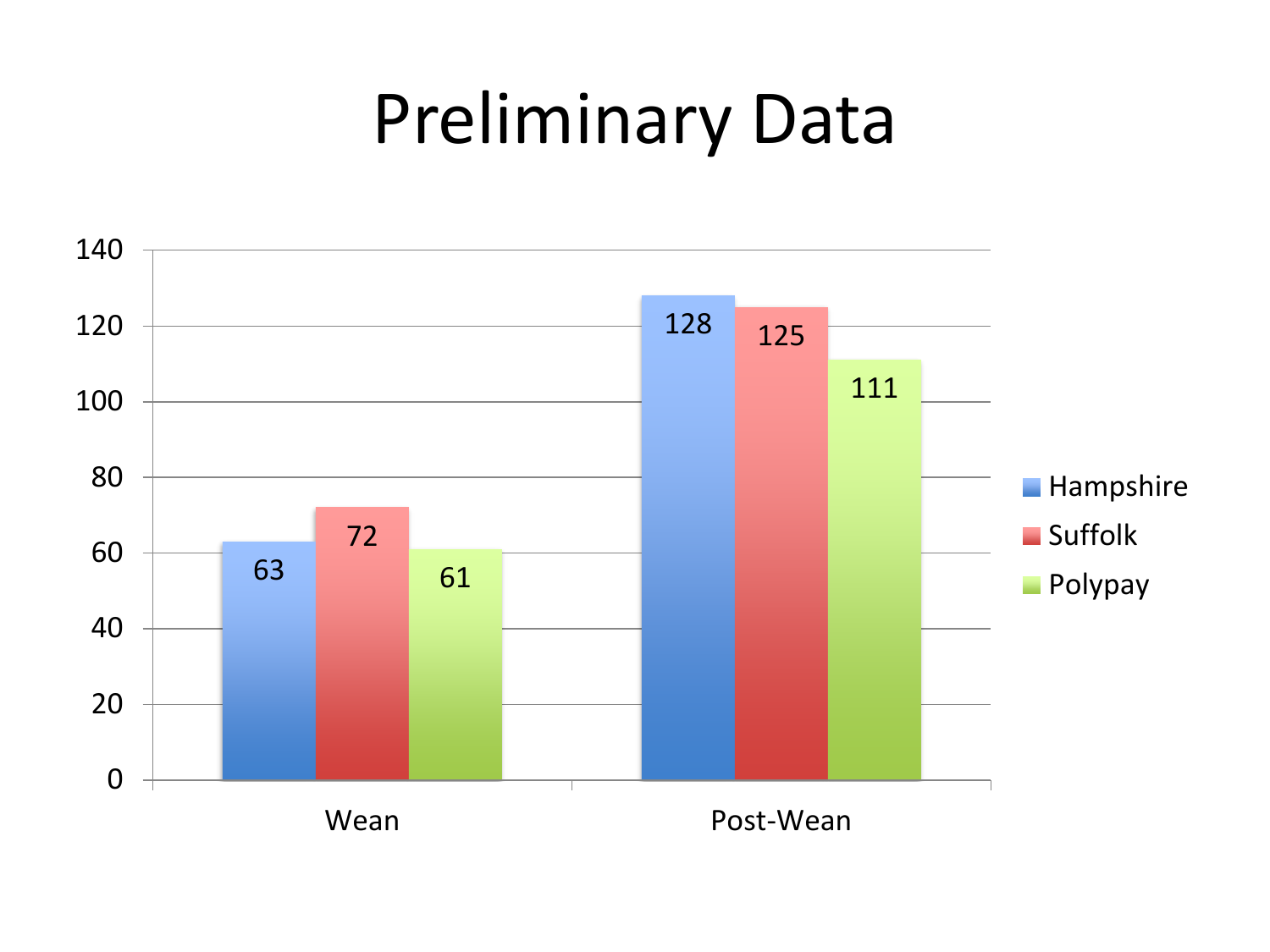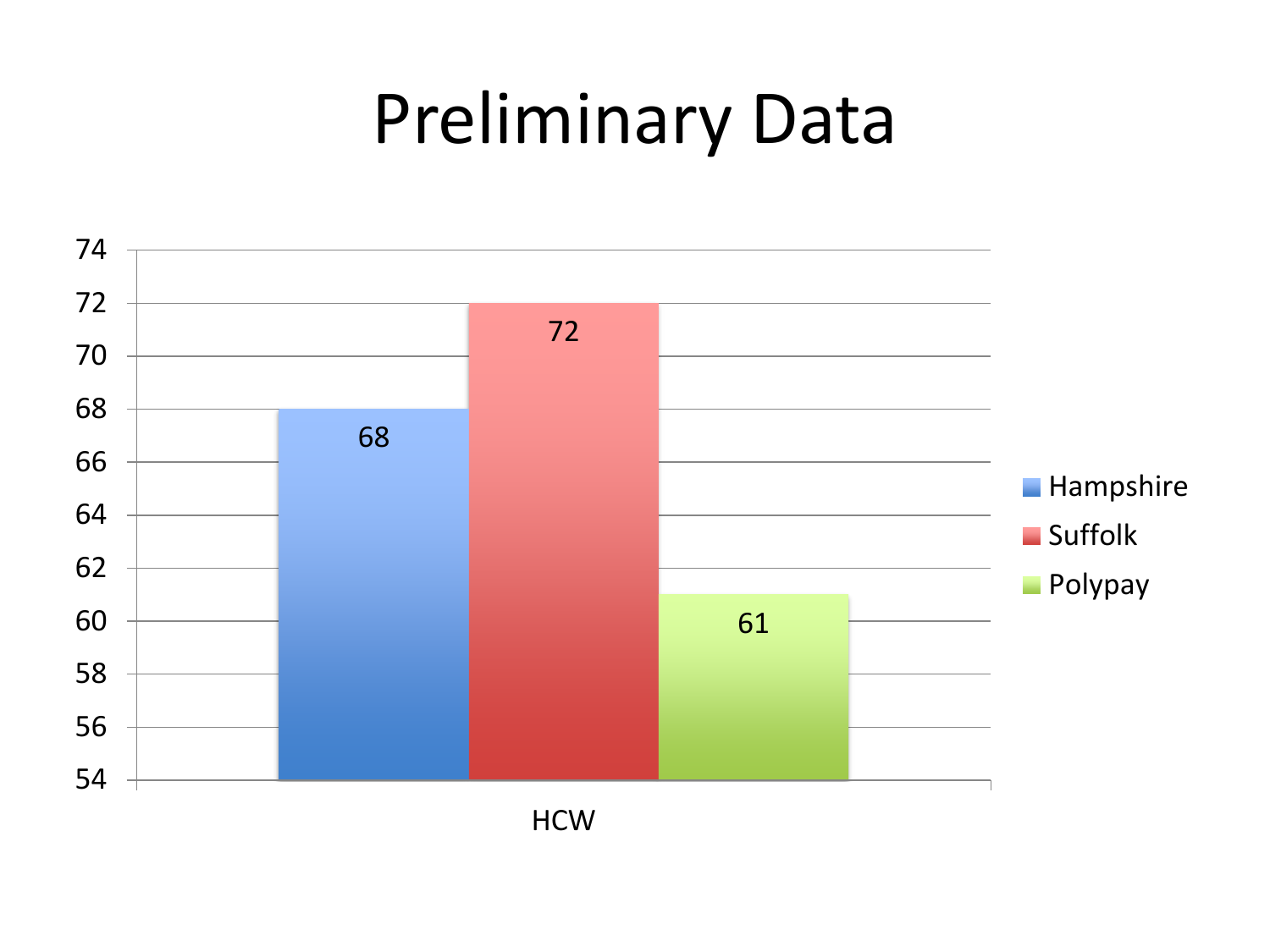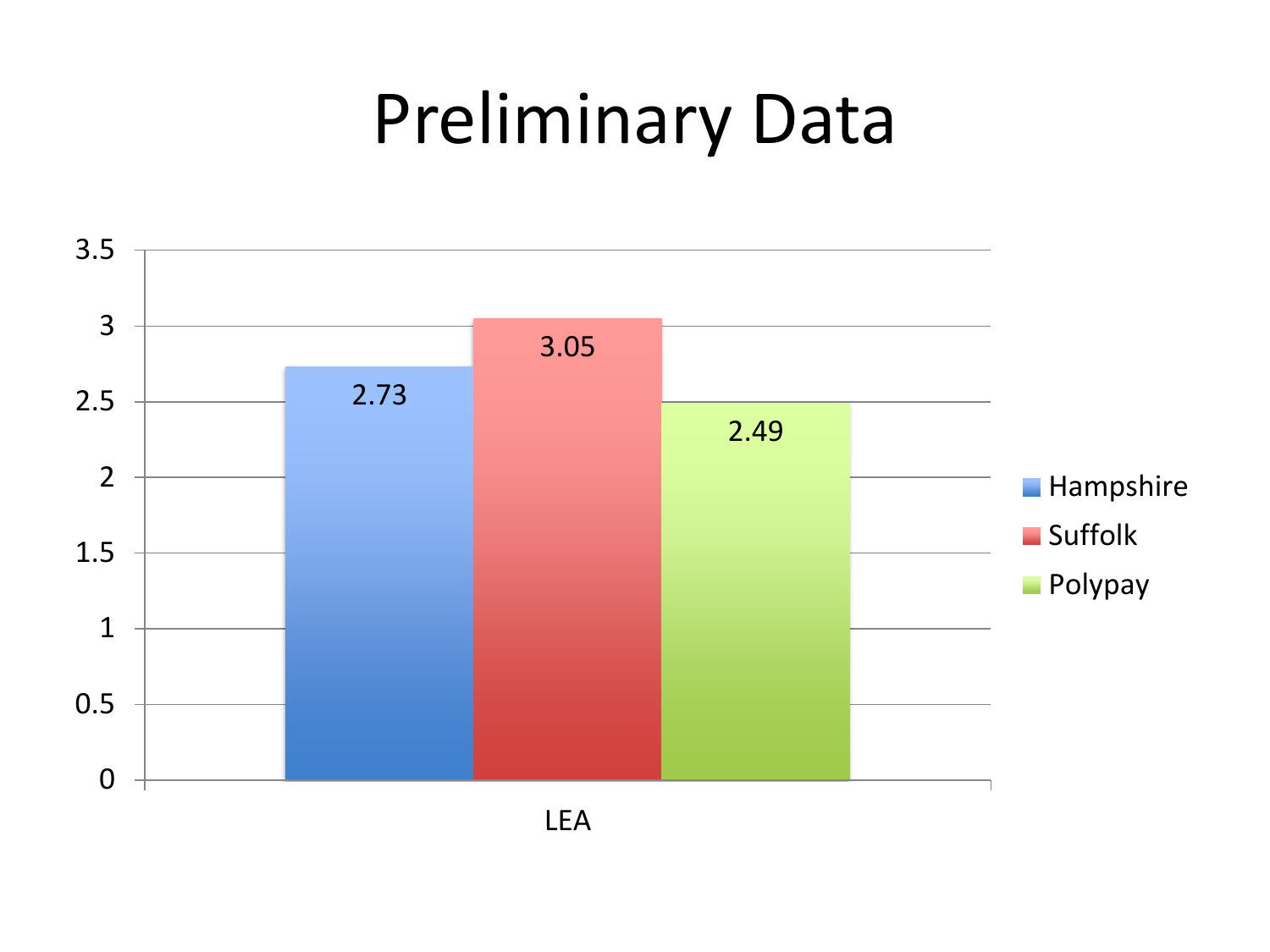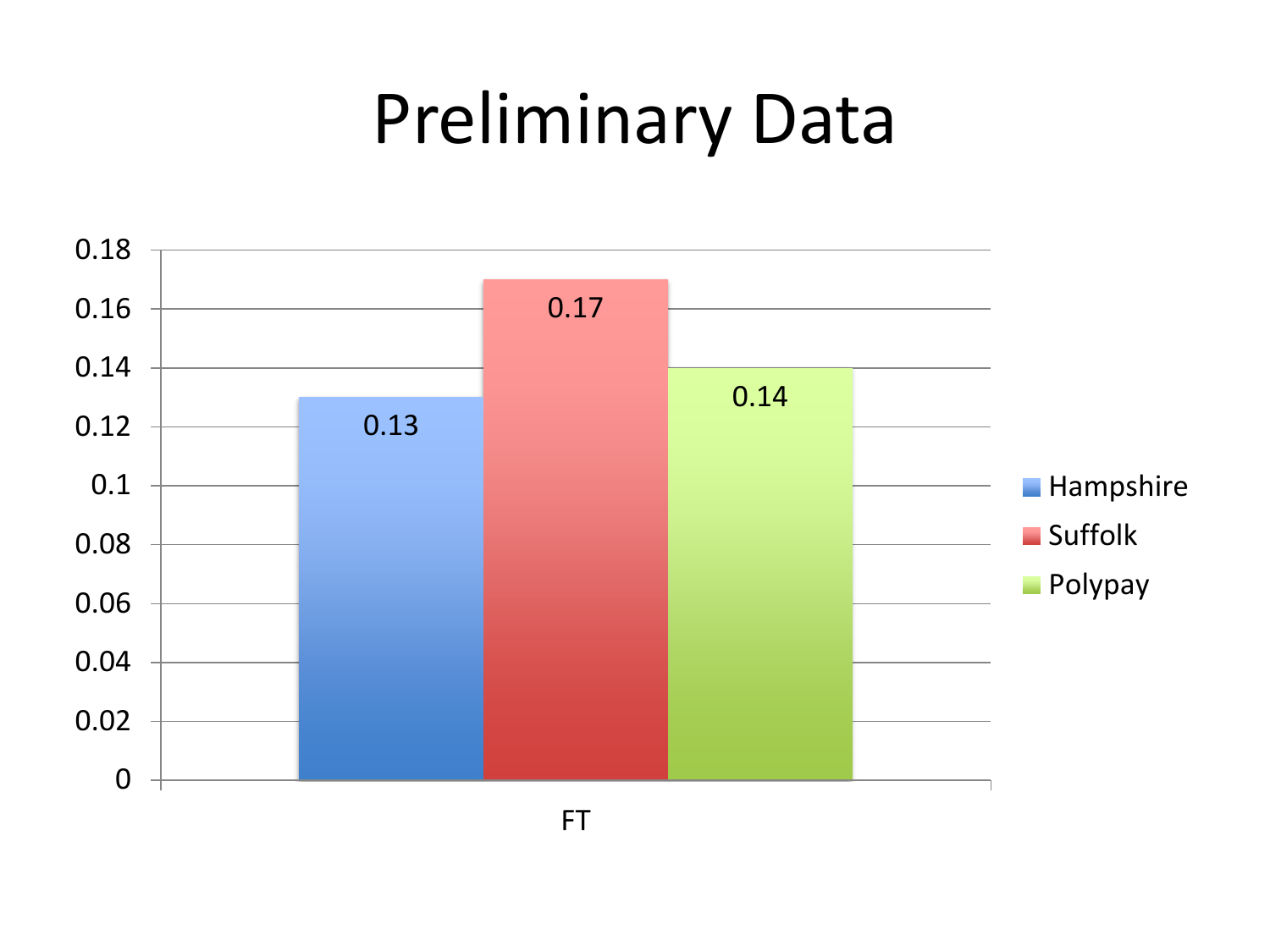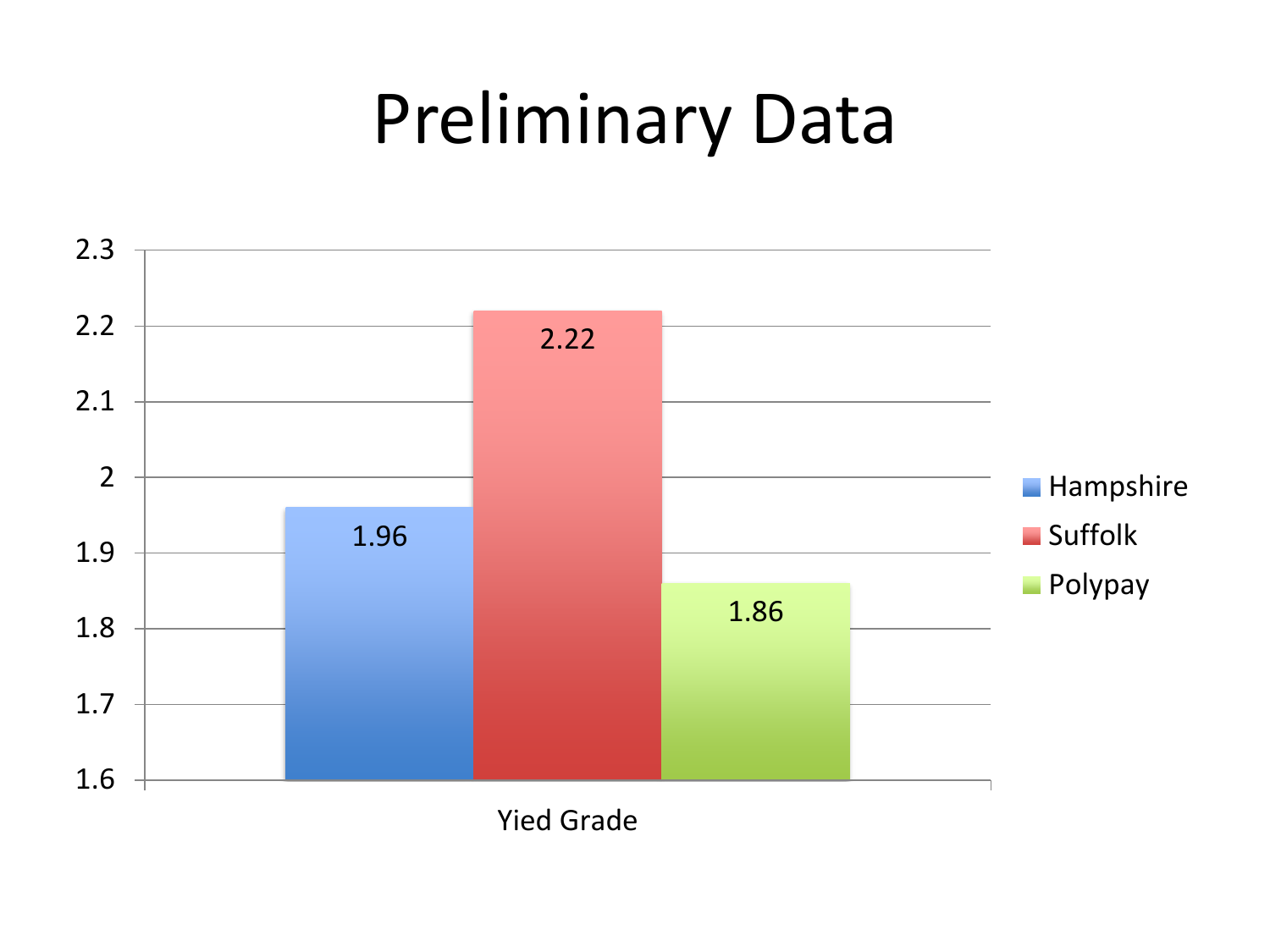

**HCW**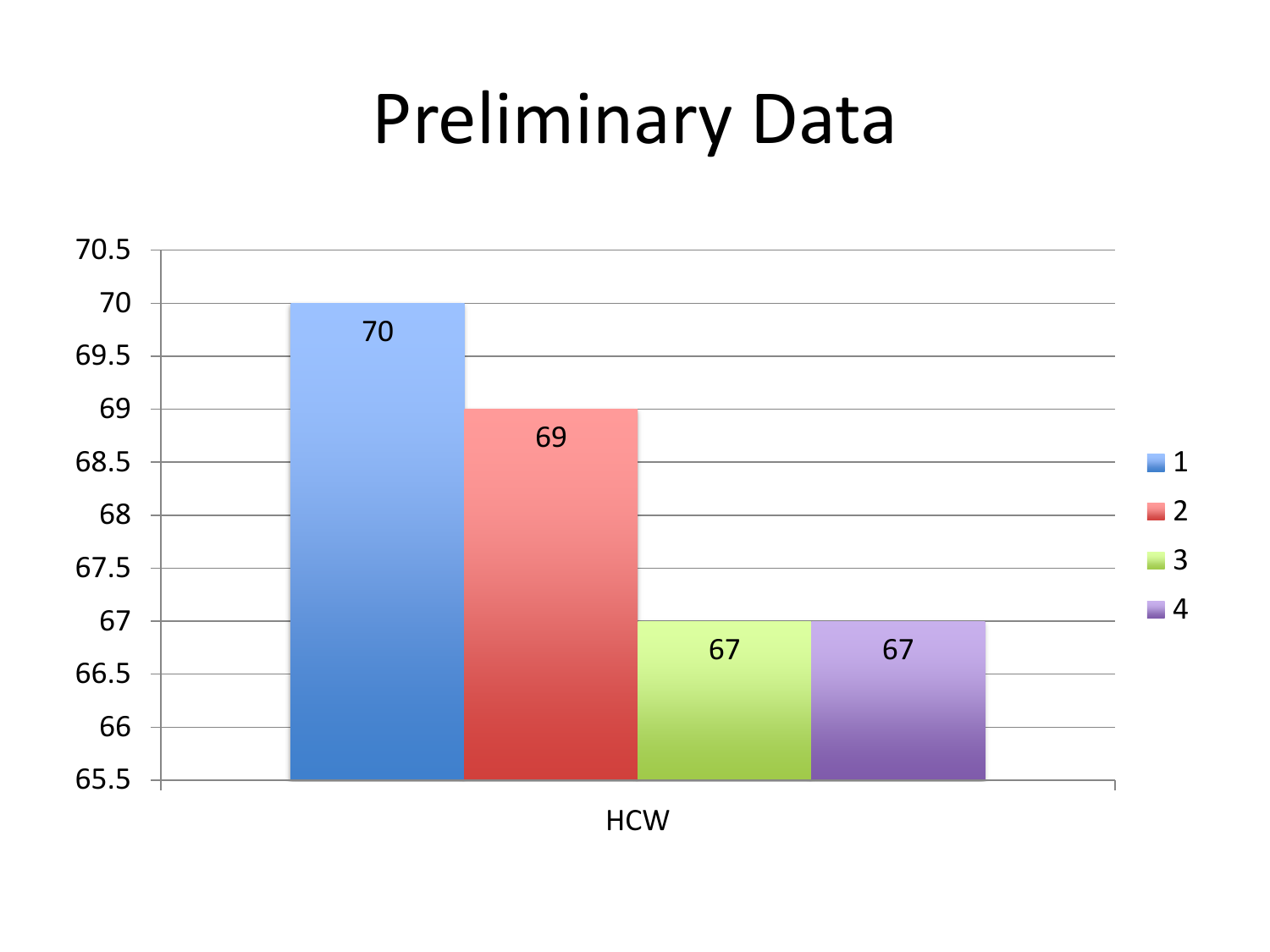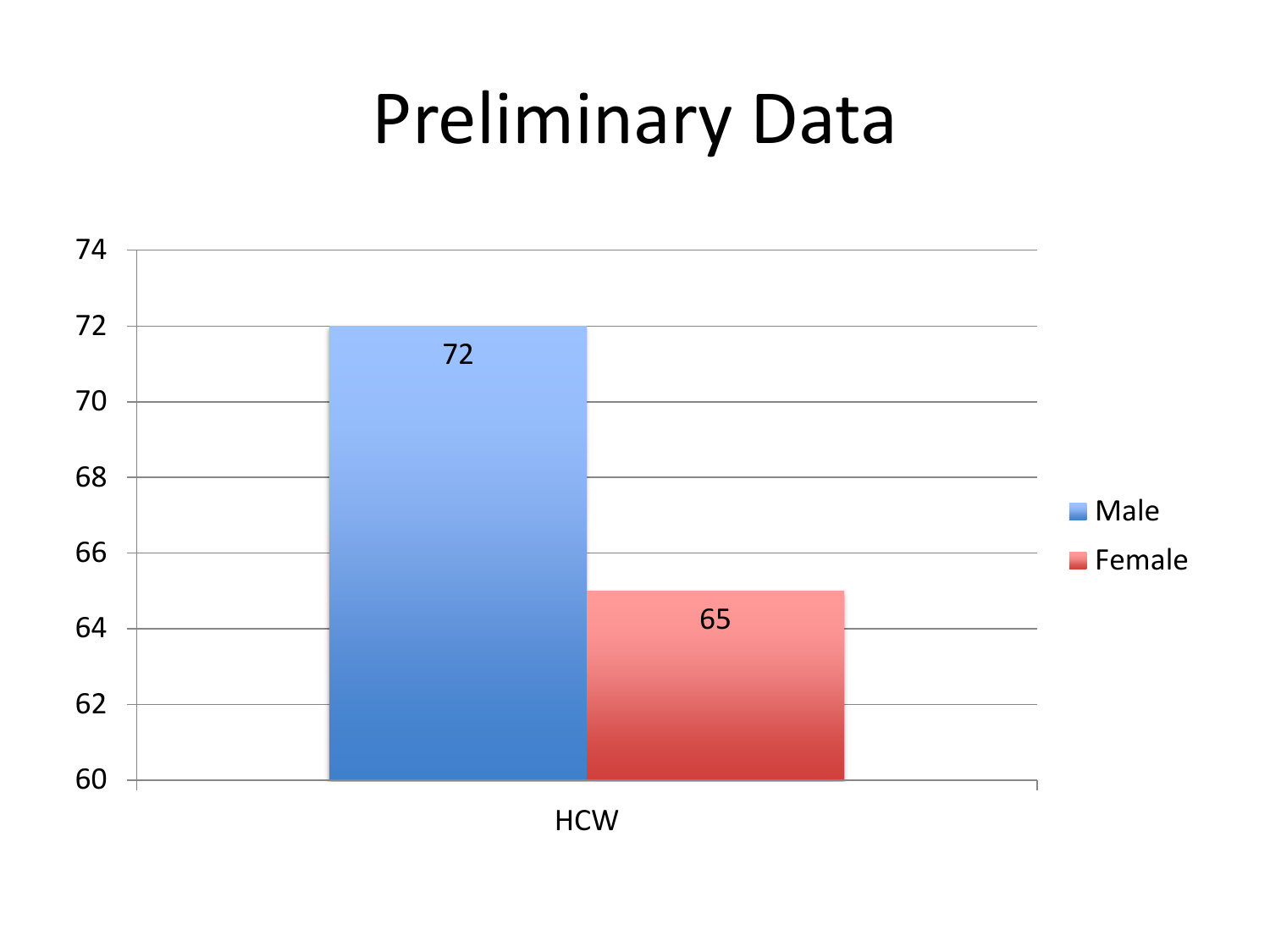

Yield Grade